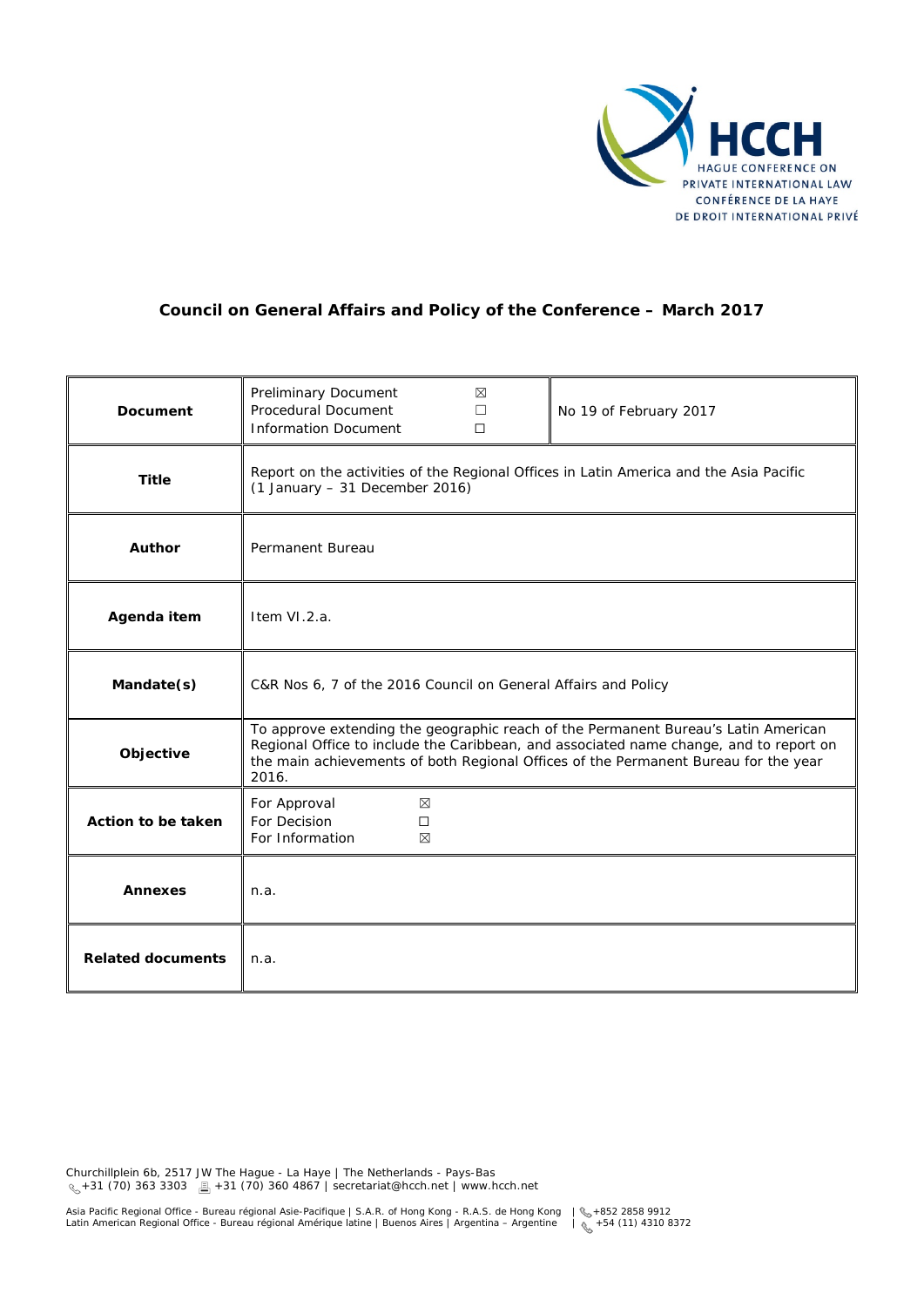### **A. Introduction**

-

1. This document chronicles the major activities and achievements of both the Permanent Bureau's Latin American and Asia Pacific Regional Offices (Report). The Regional Offices' respective reports are testament to their successful work raising the profile and visibility of the work of the Hague Conference on Private International Law (HCCH), including through promoting the Hague Conventions and Instruments in their respective region.

2. Both Regional Offices organised and participated in various conferences, seminars and workshops. They also engaged through outreach activities and the formation of comprehensive stakeholder networks in their regions. Their activities reached government ministers, members of judiciaries, senior government officials, legal practitioners, academics, other international organizations, and many other professionals in their respective regions. Many of the stakeholders have become important supporters of the work of the HCCH, promoting the utility of Hague Conventions, including the Hague Principles, and greatly assisting with encouraging governments in the regions to participate more actively in the HCCH's work.

3. The Regional Offices' major activities and achievements are important to grow the membership of the Organisation, to attract States to become Parties to Hague Conventions, and to engage them in activities that assess and improve the operation of Hague Conventions already in force. Thus, the Regional Offices are integral to the HCCH's efforts to become a truly global organisation.

4. As of 2016, the financial information of the Regional Offices is no longer included in the Report; instead, the finances of the Regional Offices are part of the overall audit.<sup>[1](#page-1-0)</sup>

<span id="page-1-0"></span><sup>1</sup> See Preliminary Document No. 13 of February 2017 - Voluntary Contributions Report (1 January – 31 December 2016).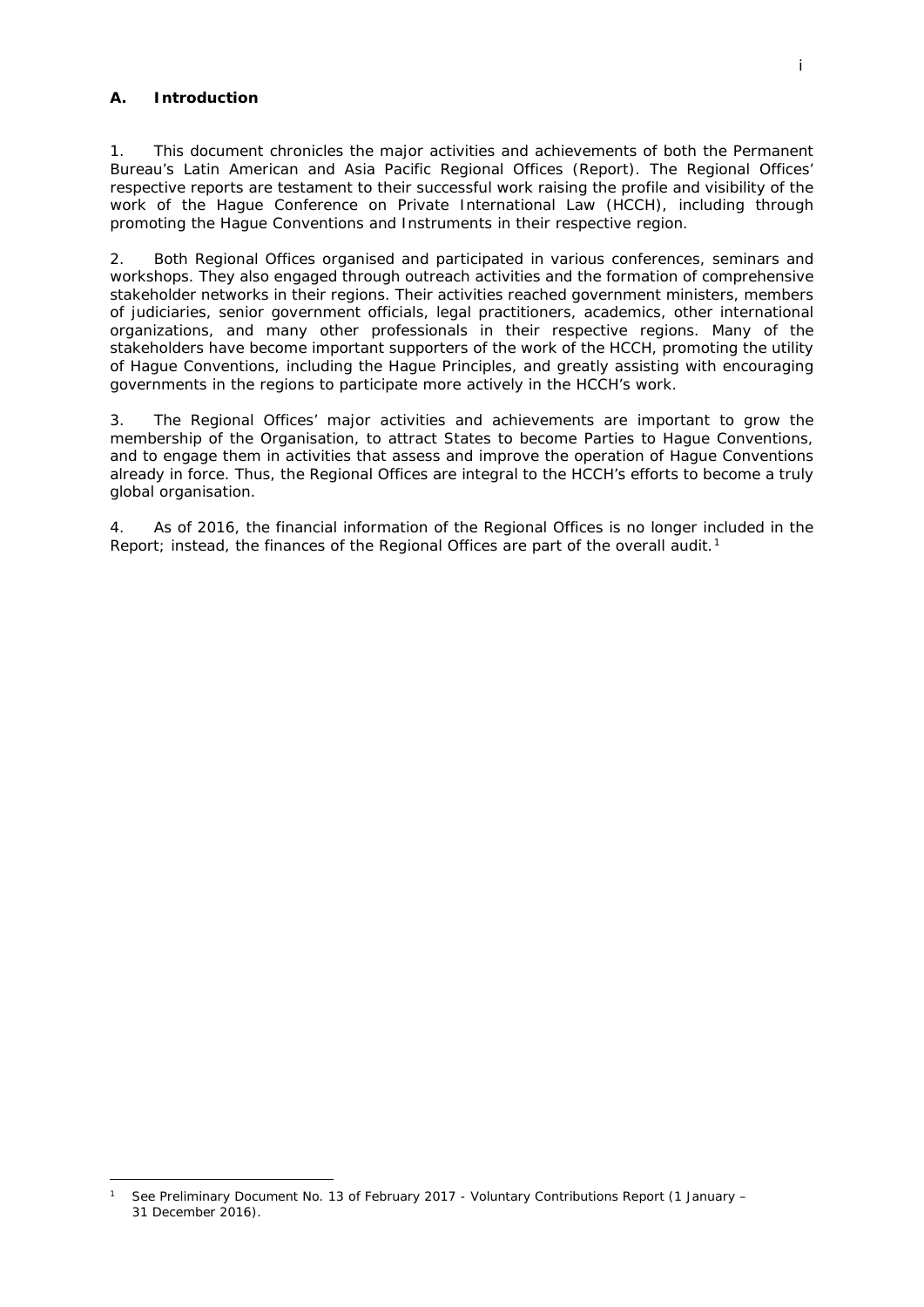#### **Report: the Latin American Regional Office**

## **(Buenos Aires, Argentina)**

## **A. Introduction (background)**

6. In 2005, the Permanent Bureau established a Special Programme for Latin American States in response to requests to expand the work of the HCCH in Latin America. Due to the Special Programme's success, and the generous support of the Argentinian Government, a Latin American Regional Office of the Permanent Bureau (Regional Office) could eventually be established.

7. A decade later, in late 2015, the Regional Office moved into its own offices. This move was made possible thanks to generous support from the Argentinian Government, which financed the renovations of the premises and has taken over the rent payments. The new offices allowed the Regional Office to expand its services in 2016, including with the support of interns doing research, follow up and translation work.

### **B. Extending the Regional Office's geographic reach to include the Caribbean**

8. To capitalise on certain cost- and other efficiencies, the Permanent Bureau has, in recent years, increasingly worked with States in the Caribbean region through its Latin American Regional Office. Clear evidence of this are the HCCH's activities in the Caribbean, including the successful regional meetings in 2012 (Bermuda), 2015 (Trinidad and Tobago), and 2016 (Guyana). These meetings have laid the groundwork for the stronger integration of the Region into the work of the HCCH. The Permanent Bureau thus suggests to reflect this expansion better in the remit of the Regional Office, by officially extending its geographic reach to include the Caribbean.

9. This measure would be of significant benefit of the operation of the Regional Office, the Permanent Bureau and the Organisation as a whole. In particular, it would bring officially an additional 15 States into the remit of the Regional Office. It would also more accurately reflect its actual activities in the region, and signal a readiness for Caribbean actors to participate in its work. Moreover, the measure would also align the Regional Office's remit with the regional division that is followed by several UN agencies and many other International Organisations.

10. The Council may note that the extension and the associated name change would have no immediate financial implications, but that the draft Budget for Financial Year 2017-2018 includes a small buffer for a possible increase in the working hours of the Legal Assistant at the Regional Office.

11. The Permanent Bureau asks Council on General Affairs and Policy to approve the extension of the Regional Office's geographic reach to include the Caribbean.

12. If the Council approves this extension, then the Permanent Bureau also suggests to reflect this change in the name of its Regional Office. The new name would then be the Permanent Bureau's "Regional Office for Latin America and the Caribbean (ROLAC)".

## **C. Organisation**

13. The Regional Office is located in Buenos Aires. It is headed by Mr Ignacio Goicoechea, the Representative of the Hague Conference for Latin America (Representative). Ms Florencia Castro, part-time Legal Assistant, supports the Representative performing legal and administrative tasks. The Argentinian Government continues funding the Regional Office's building and operational costs, and in 2016, the Government of the United States of America generously funded the travel expenses for the Regional Office staff. In 2016, the Regional Office welcomed five legal interns (from Argentina, Brazil and Costa Rica), six translation interns (from Argentina), two International Relations interns (from Argentina) and one visiting professor from Mexico.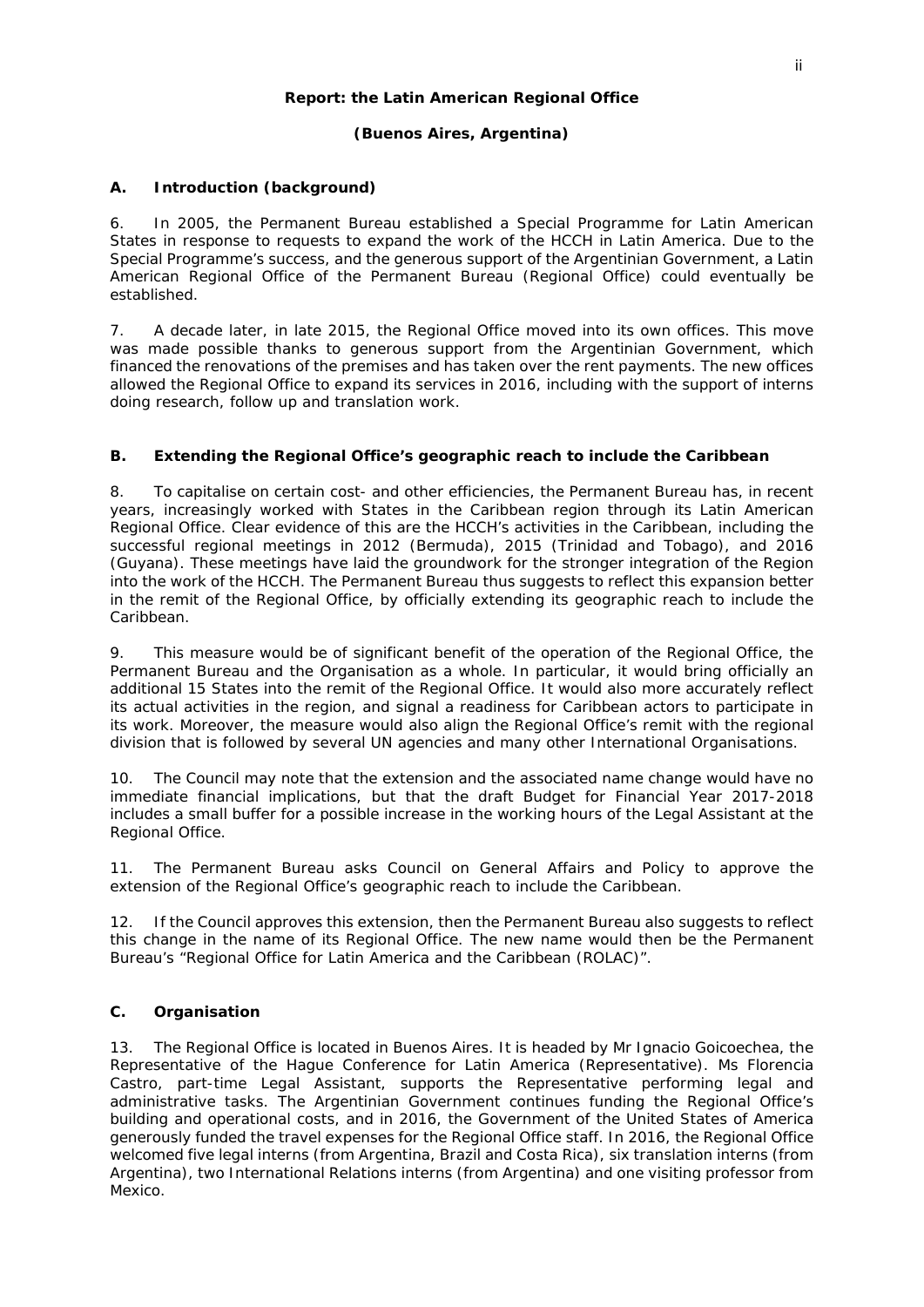#### **D. Achievements: project and activities 2016**

14. In 2016, the Regional Office continued to respond to requests relating to the interpretation and operation of the Hague Conventions. These requests are received regularly, including from officials, judges, and academics. The answers provided resulted in a better understanding, and thus operation, of the Hague Conventions within the region. Providing this service also ensured better accessibility to the Hague Conventions and Instruments, while allowing the HCCH to identify efficiently existing practices, and possible concerns, regarding the operation of the Conventions and Instruments in the region.

15. From 13 to 16 April 2016, the Representative participated in the XVIII Ibero-American Judicial Summit held in Paraguay. During this meeting, the new Annex to the "Ibero-American Protocol on Judicial Co-operation" focusing on Child Abduction – developed by the working group to which the HCCH has permanent representation – was adopted. This new tool provides specific guidelines for judges with the purpose of improving judicial decisions in international child abduction cases.

16. The HCCH's third regional seminar in the Caribbean, convened under the title: "International Family Law, Legal Co-operation and Commerce: Promoting Human Rights and Cross Border Trade in the Caribbean through the Hague Conventions", took place in Georgetown, Guyana from 13 to 15 July 2016. The meeting was a collaboration between the HCCH, the Government of Guyana and the UNICEF Office in Guyana. The Regional Office played a key role in the organisation of this successful meeting, attended by 118 participants from 25 States and overseas territories, including Attorneys General and Ministers of Justice, Chief Justices, Judges, Representatives from Ministries of Foreign Affairs, Child Protection Authorities, the Hague Conference on Private International Law (HCCH), the Caribbean Court of Justice, the Caribbean Community (CARICOM) Secretariat, NGOs, academics and practitioners. One of the positive outcomes of the meeting was new designations to the International Hague Network of Judges that were announced by Barbados, Bermuda, the Cooperative Republic of Guyana, Jamaica, Suriname and Turks and Caicos, and soon after the meeting there were also designations for Aruba, Curaçao, and Sint Maarten.

17. The co-operation of the Regional Office with Ibero-American institutions continues to be productive. The Representative attended and presented at the V IberRed Child Abduction meeting of contact points, which took place from 25 to 27 July, in Antigua, Guatemala, and at the Second meeting on Legal Co-operation and Recovery of Maintenance, with took place from 28 to 29 July, in Antigua, Guatemala. There were 15 Ibero-American States represented at both meetings. On the child abduction front, the main focus of discussions was the use of direct judicial communications, and in relation to child support matters, time was invested in starting the draft of a guide to help operators with the interplay between the 1956 New York Convention, the 1989 Inter-American Convention and the 2007 Hague Convention.

18. The co-operation with APEC (Asia Pacific Economic Cooperation forum) was also strengthened. The Representative was invited to participate and present in three different events held under the auspices of APEC Economic Committee meetings, in Lima, Peru in August 2016. The first meeting was a Workshop on Supply Chain Finance (organized by the United States of America), where the Representative presented the 2005 Choice of Court Convention, which was seen as a desirable tool to incorporate by Member Economies as a means to facilitate the enforcement of certain contracts across borders. The second event was a meeting of the Economic Committee / Friends of the Chair (FotC) on Strengthening Economic and Legal Infrastructure (SELI), to report on current work carried out by the HCCH (mainly the joint project with UNIDROIT and UNCITRAL on the explanatory text on commercial contracts). Finally he participated in a meeting of the APEC Economic Committee, and presented the HCCH international law-making and implementation mechanisms, at the policy discussion entitled "Improving Participation and Transparency in Policy-Making and Implementation".

19. From 27 to 29 October the Representative attended and presented at the  $4<sup>th</sup>$  Biennial Conference of the Caribbean Academy for Law and Court Administration (CALCA -academic branch of the Caribbean Court of Justice). There were about 200 participants, including some Attorney Generals and Chief Justices of the Caribbean that had attended the recent HCCH Guyana meeting. It was an excellent follow up action to the recent Guyana Conference and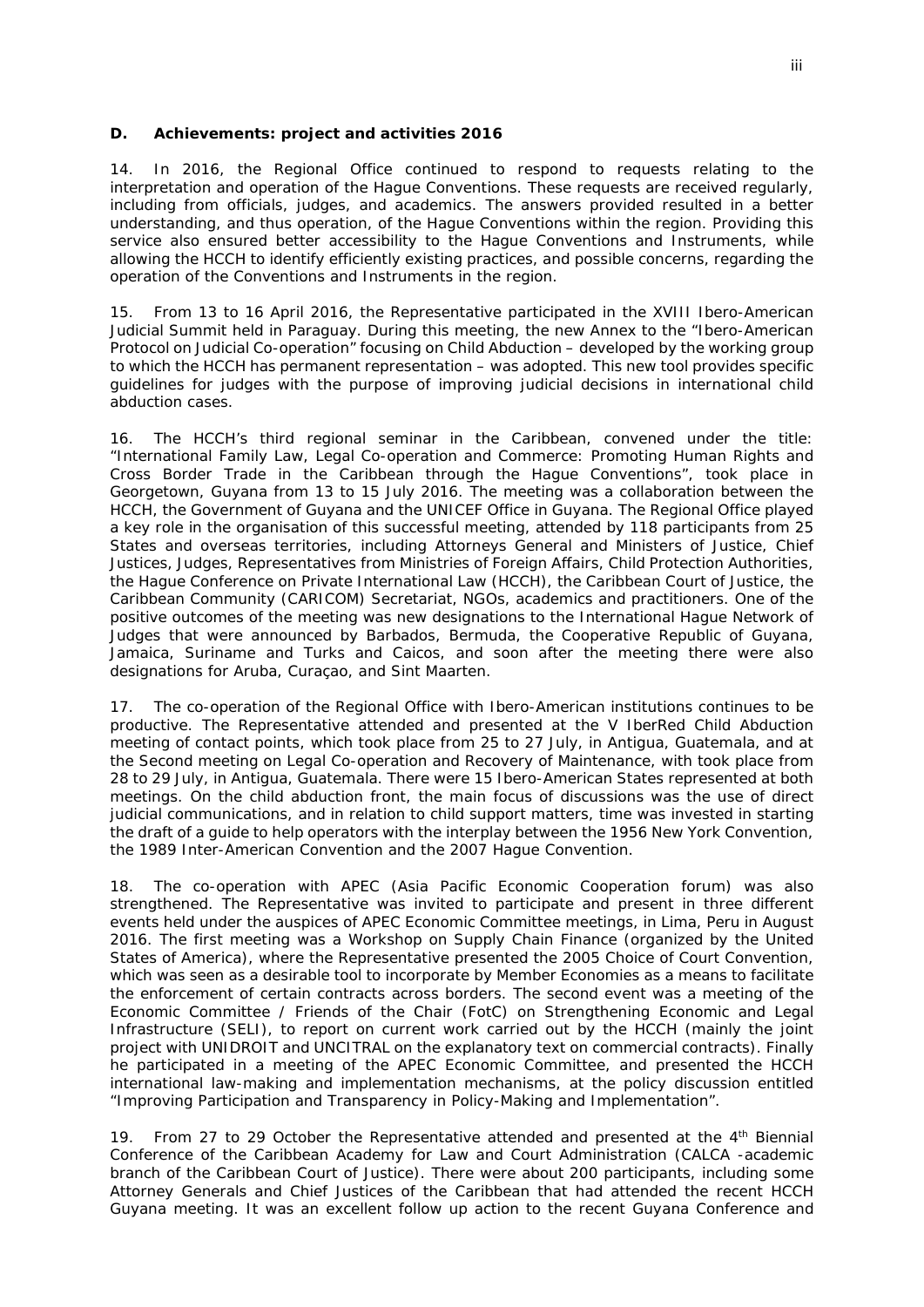paved the way to a possible co-operation agreement between the HCCH and the Caribbean Court of Justice, which is currently under consideration.

20. The Regional Office contributed to the organisation of two international events held in Buenos Aires, Argentina on November 2016: i) On 9 November 2016, the Regional Office coorganised an event with the Private International Law in Integrated Markets (PILIM), which is a research project funded by the British Academy and led by the University of Edinburgh, the University of Buenos Aires and the University of Belgrano) that focuses on international judicial co-operation. The event was entitled "The Judges' prominence in framing international cases and the development of Private International Law". There were around 50 participants, including judges, academics and practitioners from various Latam countries; and ii) the 10<sup>th</sup> Annual Meeting of the American Association on Private International Law (ASADIP), the programme of which focused on international contracts. Party autonomy and the Hague Principles were addressed by renowned experts. The Regional Office offered a welcome cocktail for participants, which allowed for many academics in the region and beyond to visit its new premises in Buenos Aires.

21. Strengthening the operation of the 1980 Child Abduction Convention continues to be an important part of the Regional Office's remit. Its officers responded to regular consultations from Central Authorities and Hague Network Judges, participated in a series of international child abduction trainings for judges and other actors in Colombia, Argentina and Chile, and provided post-Convention assistance to Argentina in developing a Protocol on procedural guidelines for judges. In addition, the Regional Office continues to contribute to the incorporation of Latin-American cases in INCADAT, mainly with the identification of cases and the co-ordination with editors and translators.

22. Finally, the language barrier is a considerable obstacle for the engagement of Latin American States / actors in the work of the HCCH. In this regard, interns supported the translation of 77 documents into Spanish or English (including questionnaires, reports, case summaries, outlines, agendas, website content, summaries, and Preliminary Documents for meetings.

### **E. Challenges**

<u>.</u>

23. The Regional Office seeks to increase the engagement of Caribbean States and institutions in the work of the HCCH, building upon the momentum gained with past, successful regional meetings, and the fact that there have been several new designations to the International Hague Network of Judges. New States are expected to join Hague Conventions during the course of the year and it is hoped that a closer co-operation with CARICOM and the Caribbean Court of Justice, will significantly contribute to their engagement. Also, should the Council approve the change of name for the Regional Office, this, too, could have a positive impact in that regard.

24. Ensuring the proper operation of the Child Abduction Convention remains an ongoing concern. Addressing the recurring problem of delays under the Convention remains a demanding task. It is hoped that the regional meeting, scheduled to take place at the end of March 2017 in Panama, will contribute to a solution, and prepare the region for the next Special Commission on the Child Abduction and Child Protection Conventions to take place in October 2017.

25. Finally, there are several Hague Conventions and instruments that have already raised interest in the region, $<sup>2</sup>$  $<sup>2</sup>$  $<sup>2</sup>$  and it is hoped that the Regional Office will contribute to their respective</sup> implementation in States in the Region.

<span id="page-4-0"></span><sup>2</sup> In 2016, Costa Rica acceded to the Service, Evidence and Access to Justice Conventions, Bolivia acceded to the Child Abduction Convention, and Brazil approved the Service and Child Support Conventions, while other States in the Region are analysing or considering the analysis of the following Conventions: Apostille, Service, Evidence, Access to Justice, Intercountry Adoption, Child Protection, Choice of Court, Child Support, as well as the Hague Principles.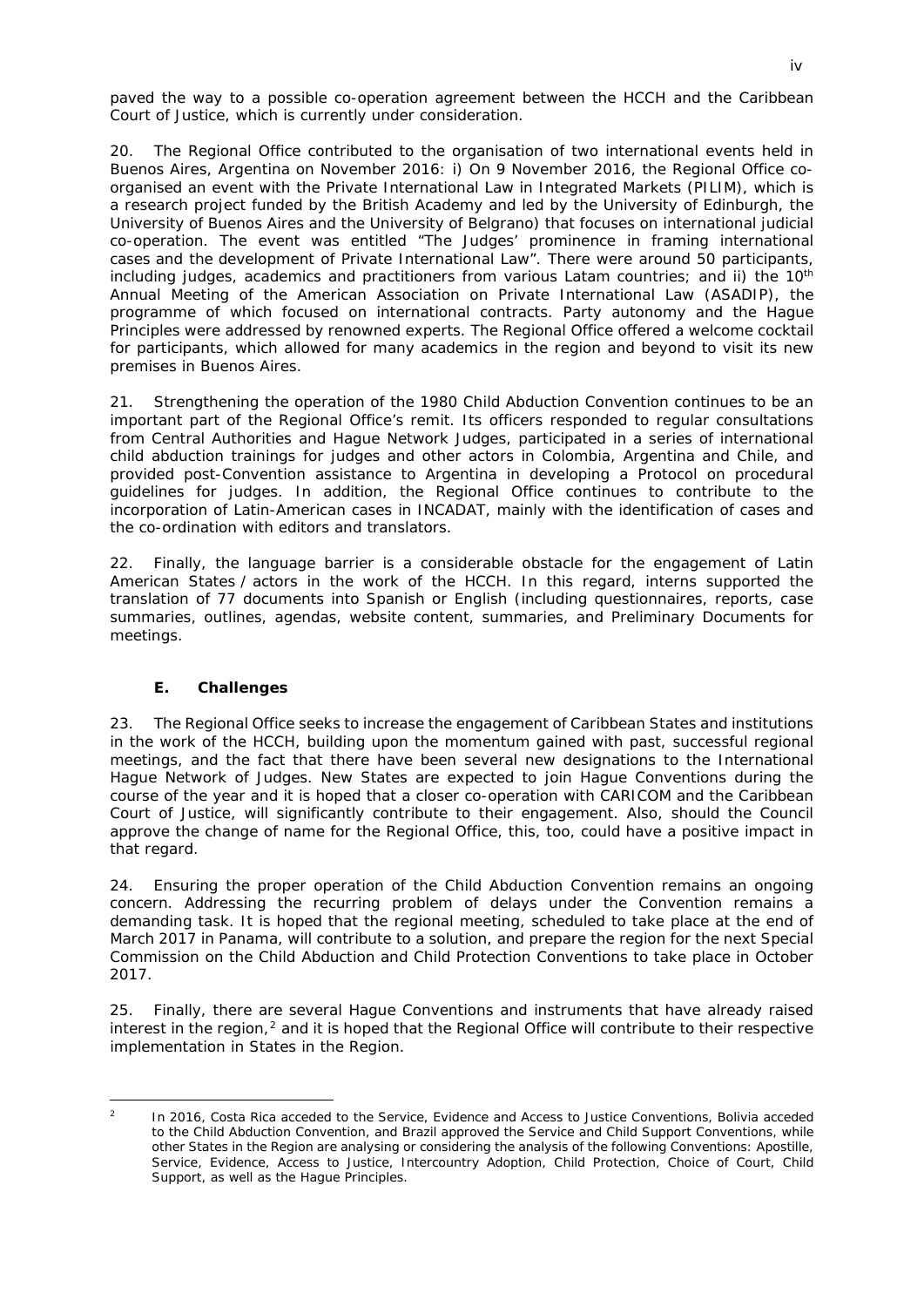#### **Report: The Asia Pacific Regional Office**

## **(Hong Kong SAR, People's Republic of China)**

## **A. Introduction (background)**

27. The Council on General Affairs and Policy of the Hague Conference on Private International Law endorsed the establishment of an Asia Pacific Regional Office in the Hong Kong Special Administrative Region of the People's Republic of China (Hong Kong SAR) during its meeting from 17 to 20 April 2012. Thereafter, preparatory work for the establishment of the Regional Office progressed from May to November 2012. The Asia Pacific Regional Office officially opened on 13 December 2012.

28. At the 2016 Meeting of the Council on General Affairs and Policies, Members assessed the operation of the Asia Pacific Regional Office. The Council's findings were positive, and it endorsed the continued operation of the Office.

### **B. Aligning the name of the Regional Offices**

29. If the Council approves the extension of the geographical reach of the Permanent Bureau's Regional Office in Latin America, and the associated change of the office's name to "Regional Office for Latin America and the Caribbean" or ROLAC, then the Permanent Bureau suggests to change also the name of the Regional Office in the Asia Pacific to "Regional Office for Asia and the Pacific" or ROAP.

30. This change would align and standardise the nomenclature for the Permanent Bureau's regional offices.

### **C. Organisation**

31. On 1 April 2013 Professor Anselmo Reyes SC succeeded Mr. Justice Michael Hartmann NPJ as Representative of the Asia Pacific Regional Office. Ms Alix Ng holds the position of Office Manager at the Regional Office. Mr. Zhu Yong, who has been seconded from the Ministry of Foreign Affairs of the People's Republic of China, is the Legal Officer at the Regional Office. From time to time, the Regional Office benefits from the engagement of long and short-term interns from local and overseas universities.

### **D. Achievements: project and activities 2016**

32. The Asia Pacific Regional Office has engaged in a number of key activities and events in 2016. Among them, the following were most important:

### *HCCH Asia Pacific Week 2016*

33. From 27 to 30 June 2016 the Asia Pacific Regional Office of the Permanent Bureau (PB) in co-operation with Japan, held the HCCH Asia Pacific Week 2016 in Tokyo, Japan. The week comprised three major events, including: (1) Asia Pacific Symposium on the 1980 Hague Child Abduction Convention; (2) a conference celebrating a Decade of the 2006 Hague Securities Convention, and (3) a seminar on the Hague Conference and Japan.

# *Asia Pacific Symposium on the 1980 Hague Child Abduction Convention*

34. From 29 to 30 June 2016 the PB, the Ministry of Foreign Affairs of Japan and Waseda University, jointly organised a two-day Symposium on the 1980 Child Abduction Convention at Waseda University, Tokyo.

35. In attendance were about 210 participants comprising (among others) sitting judges, government officials, representatives of the Permanent Bureau, legal practitioners, academic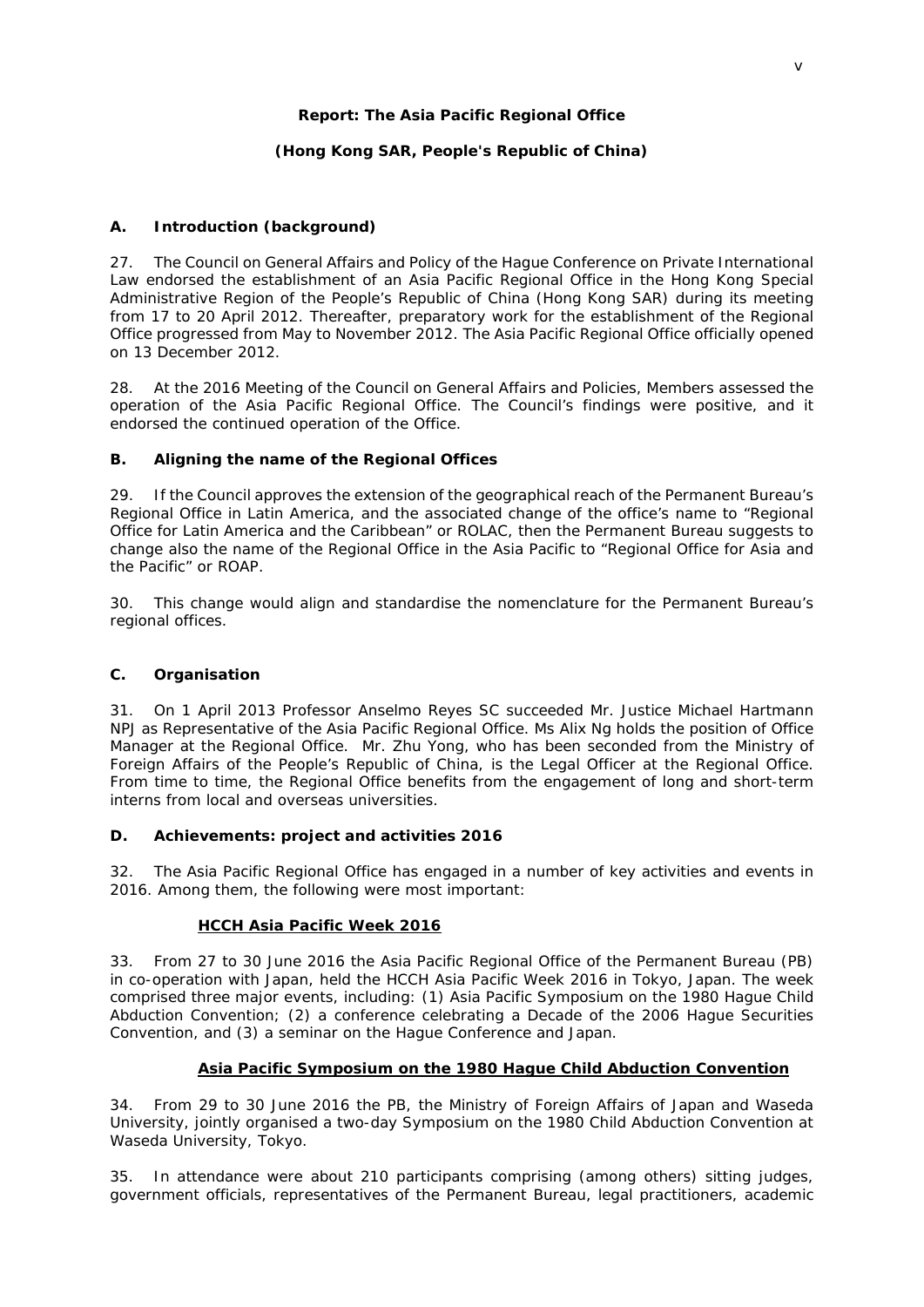and other experts from Asia and the Pacific, as well as other countries (including Australia, Cambodia, Canada, China, Fiji, India, Indonesia, Japan, Laos, Malaysia, Myanmar, the Philippines, the Republic of Korea, the Russian Federation, Singapore, Sri Lanka, Thailand, the United Kingdom, the United States of America and Viet Nam).

36. The Symposium aimed to strengthen the participants' understanding of the implementation of the Convention through practical exchanges among practitioners, to share and exchange information on Convention-related practices and experiences among Convention partners and other regional partners and to raise awareness of the 1980 Child Abduction Convention.

37. The participants recognised the great value and the stability that the Convention provides to families across borders, by offering an effective framework to facilitate the swift return of a wrongfully removed child, based on the principle of the best interests of the child. It was stressed that this purely procedural Convention concerns the return of the child to the State of habitual residence and that the Convention is thus compatible with all legal systems. The Symposium involved small group sessions discussing hypothetical examples based on real-life situations, which allowed for active and dynamic interchange and sharing among all participants and enabled experienced Convention experts to benefit from the discussions. The discussions highlighted many critical points for the proper implementation and operation of the Convention. The participants also recognised that mechanisms for achieving the duties imposed by the Convention on Central Authorities might differ from jurisdiction to jurisdiction, but all Central Authorities should facilitate interim access for the left-behind parent, pending ongoing court proceedings, and should co-operate with each other in the performance of their duties. The Symposium stressed the importance of the International Hague Network of Judges in the efficient operation the Convention and encouraged Contracting and Non-contracting States to designate a Network Judge at the earliest opportunity.

## *Conference Celebrating a Decade of the 2006 Securities Convention*

38. The Conference on Celebrating a Decade of the 2006 Securities Convention took place on Monday 29 June 2016 at Chuo Law School, Japan. It was co-organised by the PB and Chuo University of Japan. The international conference provided an opportunity to take stock of the *Convention on the Law Applicable to Certain Rights in respect of Securities held with an Intermediary* on the 10<sup>th</sup> anniversary of its adoption. It brought together academics, lawyers and stakeholders in the field of securities to debate the pros and cons of accession to the Convention from international and Japanese perspectives. The participants examined problems in the implementation of the Convention and how those difficulties might be overcome.

### *Seminar on the HCCH and Japan*

39. The Seminar on the HCCH and Japan was held on Tuesday 28 June 2016 at Tokyo University's Law School, Japan, to celebrate over a century of ties between Japan and the HCCH. The seminar was co-organised by the PB and the University of Tokyo. The Seminar, first, provided an update on recent activities of the HCCH, including an update on initiatives being carried out through the Asia Pacific Regional Office. Equally important, the seminar was an occasion to reflect on the continuing long relationship and close co-operation between Japan and the HCCH. Japan became a member of the HCCH in 1957 and is currently Party to seven Conventions. Since the establishment of the Asia Pacific Regional Office in 2012, Japan has been involved in its work by sending many university students to serve as interns in Hong Kong.

## *Symposium on Cross-Border Disputes Involving Children*

40. On 26 and 27 September 2016 the Symposium on Cross-Border Disputes Involving Children was jointly organised by the Family Justice Court of Singapore and the PB at the Supreme Court Auditorium, Singapore.

41. More than 120 participants, including Hague Network Judges, delegates from ASEAN countries, representatives from Central Authorities from around the world, representatives from the Permanent Bureau, local officers and other participants attended the Symposium. It was the first time there was a gathering of top jurists and policy makers from the Asia Pacific region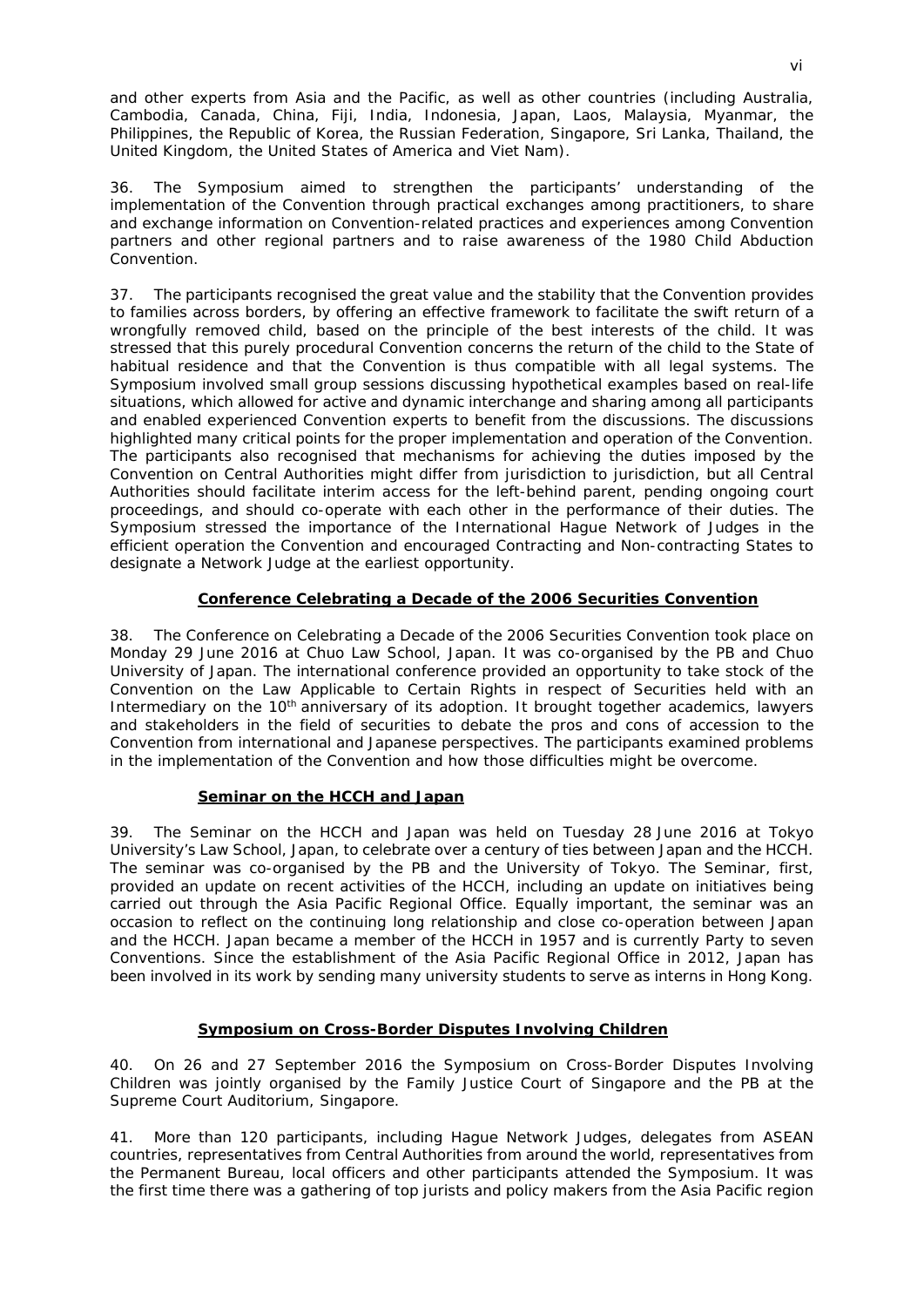and Hague Convention countries to discuss common concerns on the theme of cross-border disputes involving Children.

42. The Symposium aimed to raise awareness amongst participants on the complexities of cross-border disputes involving children and how the Hague Conventions could be useful in facilitating the resolution of such disputes. On the basis of case studies, participants exchanged views on the issues, legal frameworks, practices and challenges in their jurisdictions in protecting children in cross-border family disputes with or without the 1980 Child Abduction Convention and 1996 Child Protection Convention. Participants discussed frameworks used for judicial communications and how judges can formally and informally collaborate internationally to identify and address the needs of the child who is the subject of the abduction or access dispute, and the domestic and international frameworks in place that can facilitate this collaboration. The role of the 1980 Child Abduction Convention and 1996 Child Protection Convention in international abduction, custody, access, and relocation cases, and the relevance of these Conventions in today's world, were also reviewed by the Symposium. The participants covered the following topics: welfare of the child under the 1980 Child Abduction Convention and the grave risk exception, how to address the needs of the child who is the subject of a return application and where there is either an allegation of domestic violence or child abuse; the welfare of the child under 1980 Child Abduction Convention, the objection of the child to return, and how to address the needs of the child who is the subject of a return application; the welfare of the child under the 1980 and 1996 Conventions and access rights, how to address the needs of the child who is the subject of 1980 and 1996 applications, and where this is a request for access or contact by one party; and the welfare of the child under the 1996 Convention, and how to address the needs of the child when making emergency decisions or long-term decisions in the context of 1996 Convention cases. Finally, mediation in the context of cross-border family disputes was also addressed.

43. In addition, the Permanent Bureau, through its Asia Pacific Regional Office, supported the International Family Law Conference of 2016, which was hosted by the Singapore Family Justice Court from 29 to 30 September 2016 at the Singapore Supreme Court. Both local participants and members of the judiciary, law practitioners and academics from other jurisdictions attended the Conference. The Conference brought together eminent speakers from the legal, psychological and social science sectors to examine how family justice systems around the world are meeting current challenges while developing multi-disciplinary pathways and facilitative ecosystems. The Conference was further designed to facilitate an international exchange of insights and a platform for learning and sharing best practices in area of family justice.

### **E. Future Work**

44. In 2017, the Regional Office will continue to engage in events and activities on promoting various Hague Conventions, and look into ways of strengthening the network of National Organs as well as Central and Competent Authorities in the region and ways of providing technical assistance to Asia Pacific countries as appropriate. The Regional Office will especially focus on the following events:

### *30th Anniversary of China's membership of the HCCH*

45. On 3 July 2017, China will have been a member of the HCCH for 30 years. The Permanent Bureau and the Chinese Government plan to mark the anniversary with an event in Beijing.

### *20th Anniversary of South Korea's membership of the HCCH*

46. On 20 August 2017, South Korea will have been a member of the HCCH for 20 years. The Permanent Bureau will also co-operate with the South Korea Government to hold an event to mark the 20<sup>th</sup> anniversary of South Korea's membership of the HCCH.

### **F. Challenges**

47. The Asia Pacific Regional Office of the PB actively works towards increasing the number of Asian States that are Members of the Hague Conference. Presently, discussions in that regard are underway with several jurisdictions, and especially within ASEAN. It is hoped that